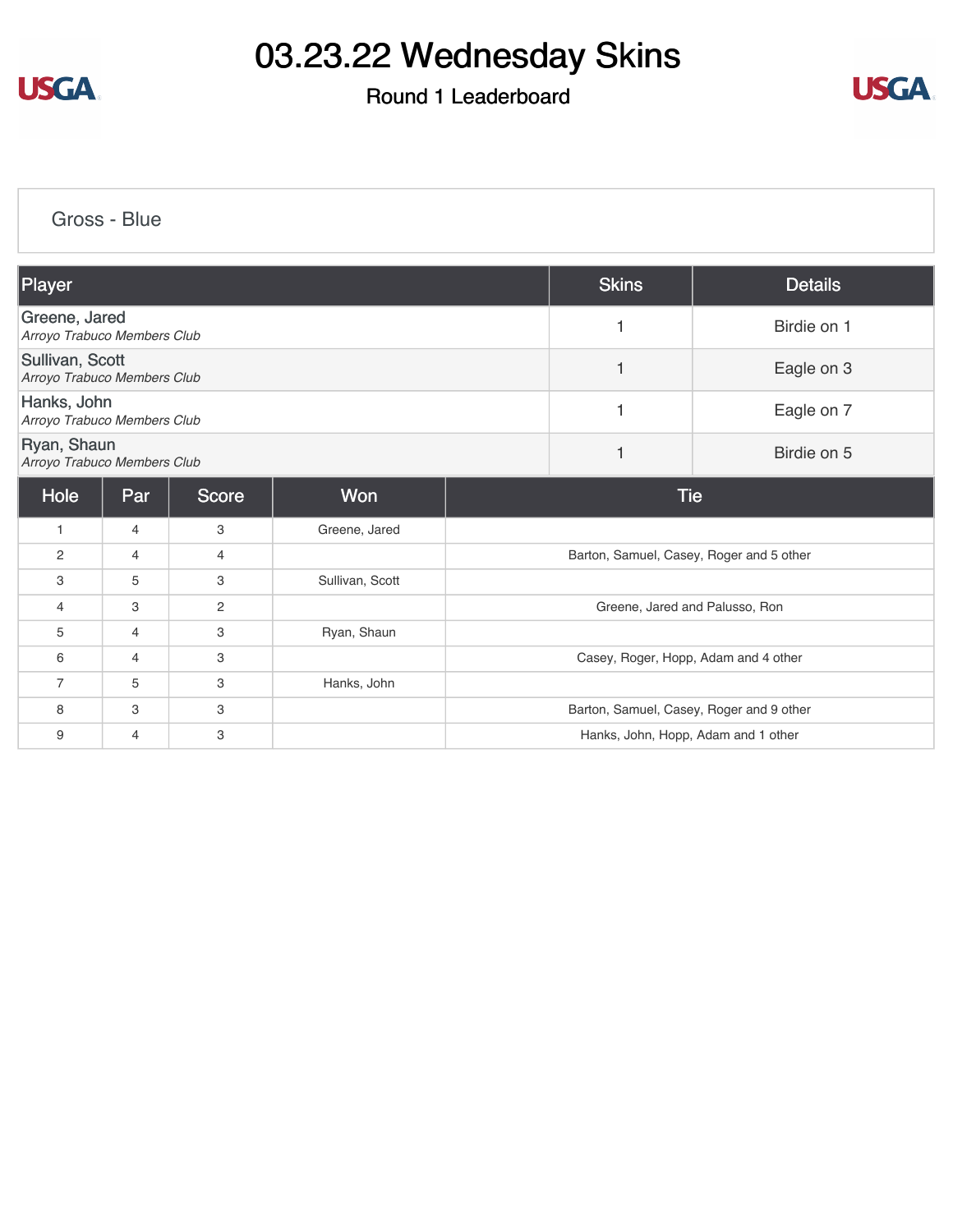

## Round 1 Leaderboard



[Net - Blue](https://cdn2.golfgenius.com/v2tournaments/8321769320514347490?called_from=&round_index=1)

| Player                                         |                |              |                 | <b>Skins</b>                             | <b>Details</b> |            |  |  |
|------------------------------------------------|----------------|--------------|-----------------|------------------------------------------|----------------|------------|--|--|
| Sullivan, Scott<br>Arroyo Trabuco Members Club |                |              |                 |                                          |                | Eagle on 3 |  |  |
| Hanks, John<br>Arroyo Trabuco Members Club     |                |              |                 |                                          |                | Eagle on 7 |  |  |
| Ryan, Shaun<br>Arroyo Trabuco Members Club     |                |              |                 |                                          | 1              | Eagle on 5 |  |  |
| Hole                                           | Par            | <b>Score</b> | <b>Won</b>      | <b>Tie</b>                               |                |            |  |  |
| 1                                              | $\overline{4}$ | 3            |                 | Greene, Jared and Hoffmann, Andrew       |                |            |  |  |
| $\overline{2}$                                 | 4              | 3            |                 | Barton, Samuel, Casey, Roger and 5 other |                |            |  |  |
| 3                                              | 5              | 3            | Sullivan, Scott |                                          |                |            |  |  |
| $\overline{4}$                                 | 3              | $\mathbf{1}$ |                 | Greene, Jared and Palusso, Ron           |                |            |  |  |
| 5                                              | $\overline{4}$ | $\mathbf{2}$ | Ryan, Shaun     |                                          |                |            |  |  |
| 6                                              | 4              | 3            |                 | Casey, Roger, Hopp, Adam and 4 other     |                |            |  |  |
| $\overline{7}$                                 | 5              | 3            | Hanks, John     |                                          |                |            |  |  |
| 8                                              | 3              | $\mathbf{2}$ |                 | Hoffmann, Andrew and Kruse, Wes          |                |            |  |  |
| 9                                              | 4              | 3            |                 | Barton, Samuel, Hanks, John and 6 other  |                |            |  |  |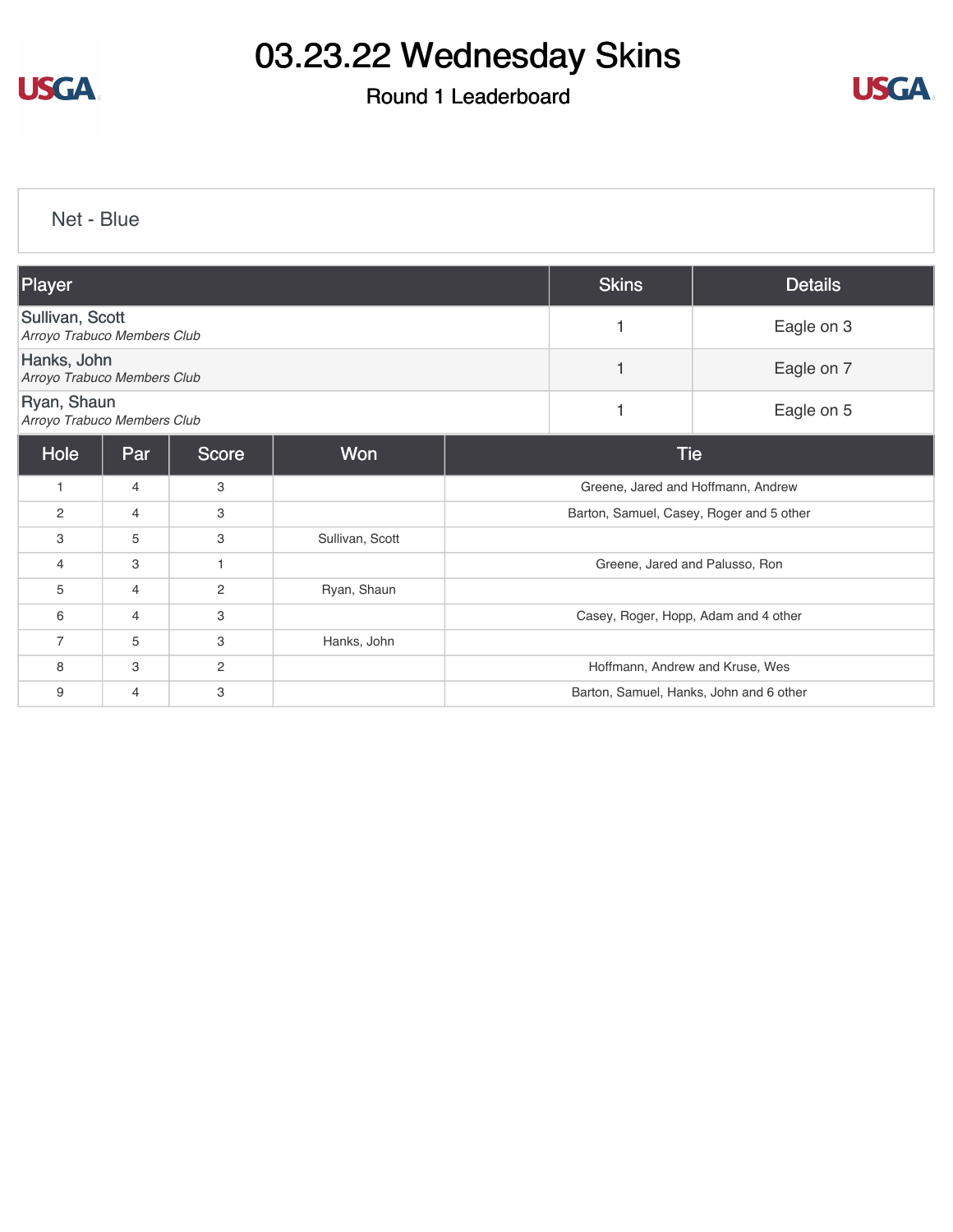

## Round 1 Leaderboard



[Gross - White](https://cdn2.golfgenius.com/v2tournaments/8321770590113391075?called_from=&round_index=1)

| Player                                       |                |       |               | <b>Skins</b> | <b>Details</b>                            |  |  |
|----------------------------------------------|----------------|-------|---------------|--------------|-------------------------------------------|--|--|
| Hurst, Robert<br>Arroyo Trabuco Members Club |                |       |               | 3            | Eagle on 3, Birdie on 6, Birdie on 9      |  |  |
| Thomas, Tony<br>Arroyo Trabuco Members Club  |                |       |               |              | Birdie on 8                               |  |  |
| Hood, Ken<br>Arroyo Trabuco Members Club     |                |       |               | $\mathbf{1}$ | Birdie on 7                               |  |  |
| Hole                                         | Par            | Score | <b>Won</b>    |              | <b>Tie</b>                                |  |  |
| $\overline{1}$                               | $\overline{4}$ | 3     |               |              | McDonald, Sean and Smith, Drew            |  |  |
| $\overline{2}$                               | $\overline{4}$ | 4     |               |              | Hurst, Robert, Marycz, Robert and 2 other |  |  |
| 3                                            | 5              | 3     | Hurst, Robert |              |                                           |  |  |
| $\overline{4}$                               | 3              | 3     |               |              | Hood, Ken, Hurst, James and 3 other       |  |  |
| 5                                            | $\overline{4}$ | 4     |               |              | Hood, Ken, McGovern, Terrance and 1 other |  |  |
| 6                                            | $\overline{4}$ | 3     | Hurst, Robert |              |                                           |  |  |
| $\overline{7}$                               | 5              | 4     | Hood, Ken     |              |                                           |  |  |
| 8                                            | 3              | 2     | Thomas, Tony  |              |                                           |  |  |
| 9                                            | $\overline{4}$ | 3     | Hurst, Robert |              |                                           |  |  |